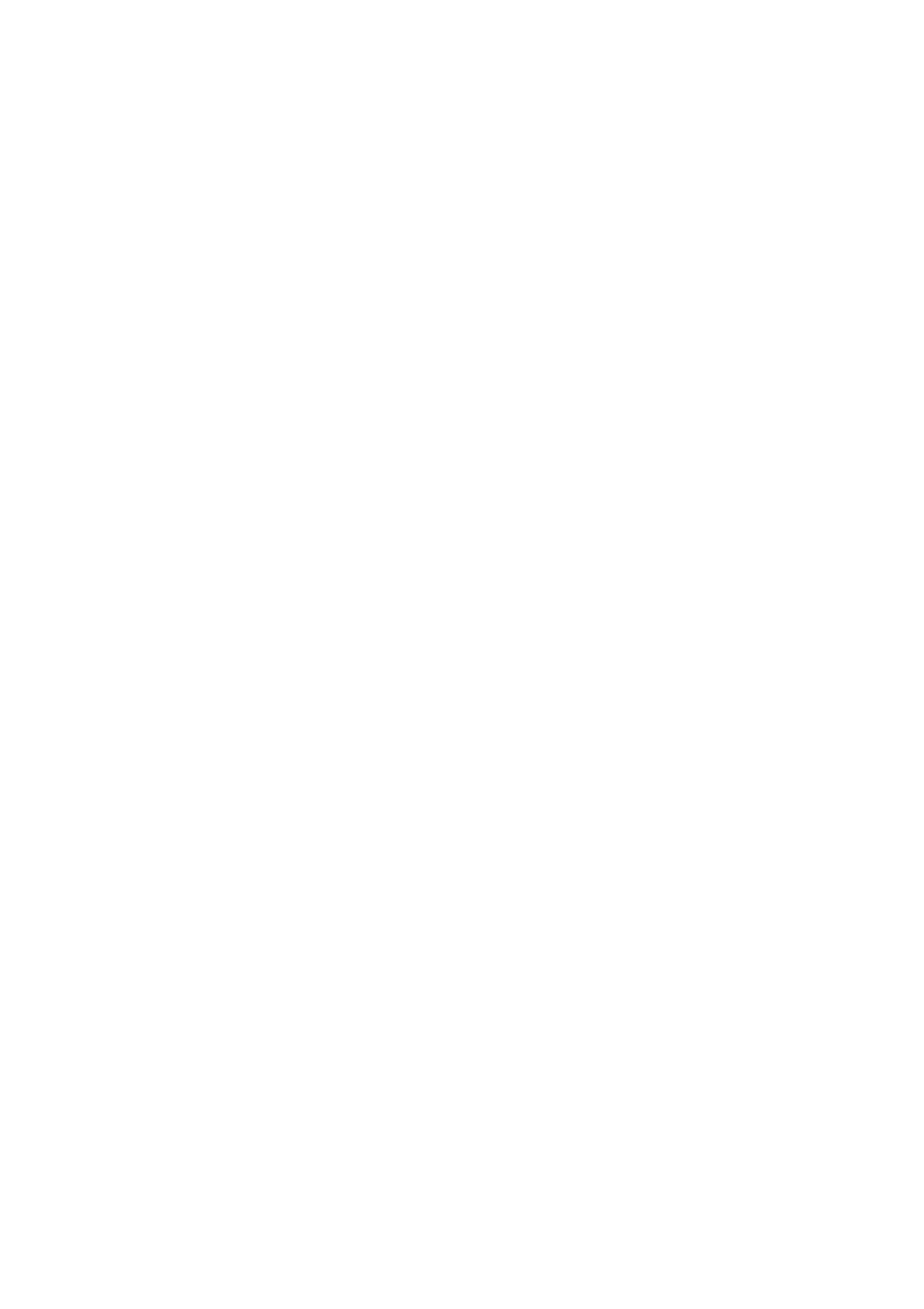## **FISHER & PAYKEL**

#### Customer Care

#### **If you own a Fisher & Paykel product and...**

... have any questions or comments? ... need an authorised technician to service your product? ... need replacement parts or accessories? ... want to register your product?

#### Contact us through our website **www.fisherpaykel.com/customer-care**

Call us toll-free, 24/7 **1.888.9.FNP.USA (1.888.936.7872)**

Write to us **Fisher & Paykel Appliances Inc. Attention: F&P Customer Care 695 Town Center Drive, Suite 180 Costa Mesa. CA 92626-1902 USA**

**email: usa.customercare@fisherpaykel.com**

## Service à la clientèle

**Si vous possédez un produit Fisher & Paykel et…**

- ... vous avez des questions ou commentaires?
- ... vous avez besoin d'un technicien autorisé pour réparer votre produit?
- ... vous avez besoin des pièces de rechange ou des accessoires?
- ...vous voulez enregistrer votre produit?

#### Veuillez nous contacter par l'intermédiaire de notre site web **www.fisherpaykel.com/customer-care**

Veuillez nous appeler sans frais, 24/7 **1.888.9.FNP.USA (1.888.936.7872)**

Veuillez nous écrire **Fisher & Paykel Appliances Inc. Attention: F&P Customer Care 695 Town Center Drive, Suite 180 Costa Mesa. CA 92626-1902 USA**

**email: usa.customercare@fisherpaykel.com**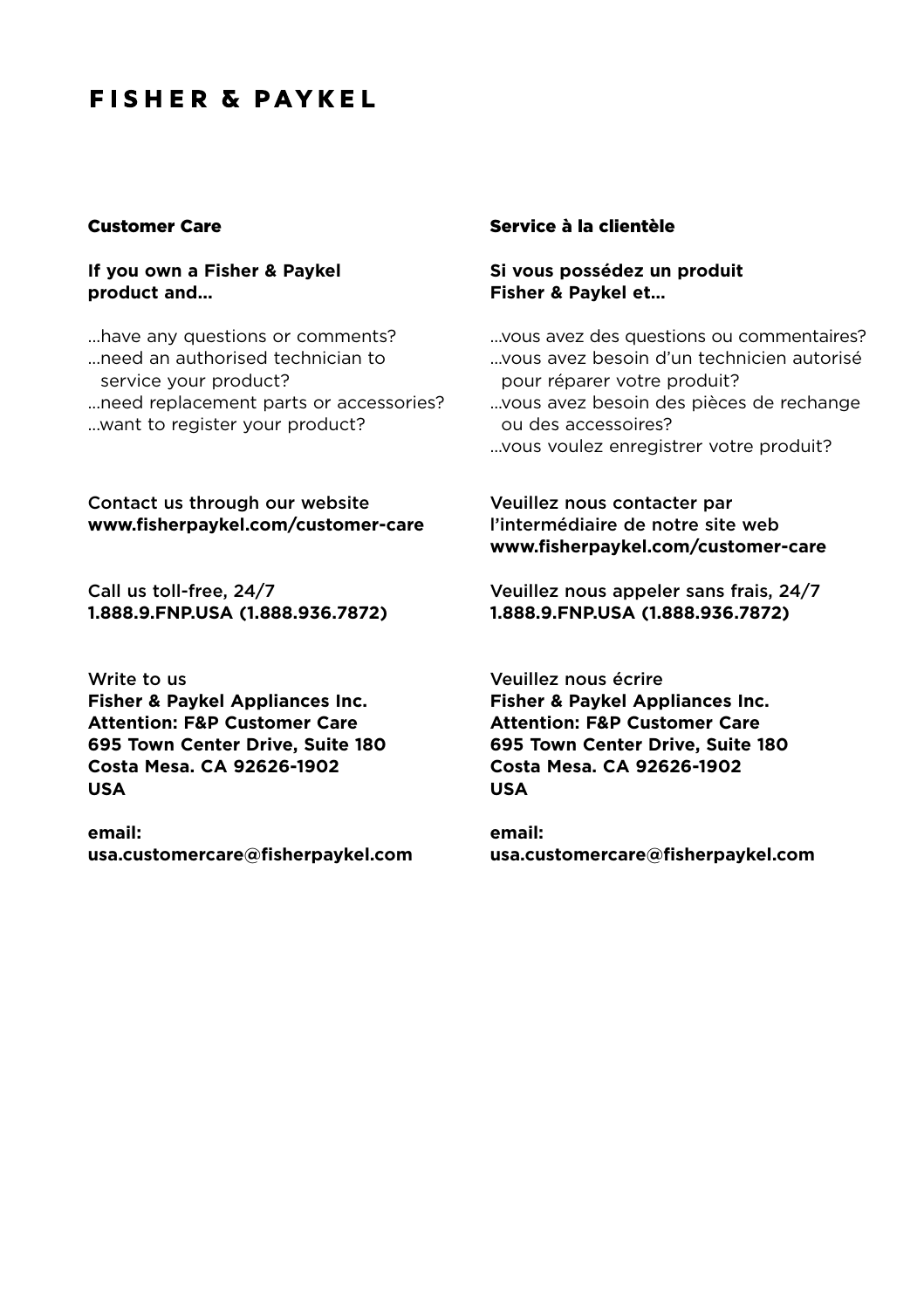## LIMITED WARRANTY (INDOOR PRODUCTS)

## **How can you get your product serviced?** READ FIRST

Read the product's user quide to check that you're familiar with its normal operation. Your product may not need servicing.

Read carefully through the terms of the warranty below.

## THEN GET IN TOUCH

## Contact Fisher & Paykel Customer Care if you:

- believe your product has a defect covered by warranty. You'll need to have ready the product's model & serial numbers (see the table opposite for where you can find these) and proof of its date of purchase.
- want service for a product defect that is not or no longer covered by warranty.
- have any questions or need information.

## Contact your installer or dealer if you:

- believe your product has a defect due to incorrect installation. Such defects are not covered by warranty.
- received a damaged product. Fisher & Paykel is not responsible for shipping damage.

## **What are our & your liabilities under warranty, what's covered and for how long?**

## OUR PROMISE TO YOU

In the relevant warranty period and with the coverage and payment terms as detailed below and in the table opposite, we (Fisher & Paykel Appliances Inc., the warrantor) guarantee to repair or replace a defective part or product anywhere in the United States and Canada.

## IF WE CANNOT REPAIR

If we cannot repair a defective part of the product after a reasonable number of attempts, at our option we may replace the part or the product, or provide you with a full refund of the purchase price of the product, excluding installation and other charges.

## SERVICE PROVIDER & HOURS

All service under warranty shall be provided by Fisher & Paykel Appliances Inc. or its Authorized Service Agent during normal business hours.

## PROOF OF PURCHASE

You may be required to provide reasonable proof of the product's date of purchase before it can be serviced under warranty.

## TRAVEL & SHIPPING COSTS

Our technician will travel to the location of the product at our expense, except if the product is installed in:

- Alaska or
- a motor vehicle, boat or similar mobile facility or
- a geographically isolated location with limited or restricted access, in which case you must bring the product or mobile construction containing it to the service center at your expense or pay for the technician's travel to the location of the product.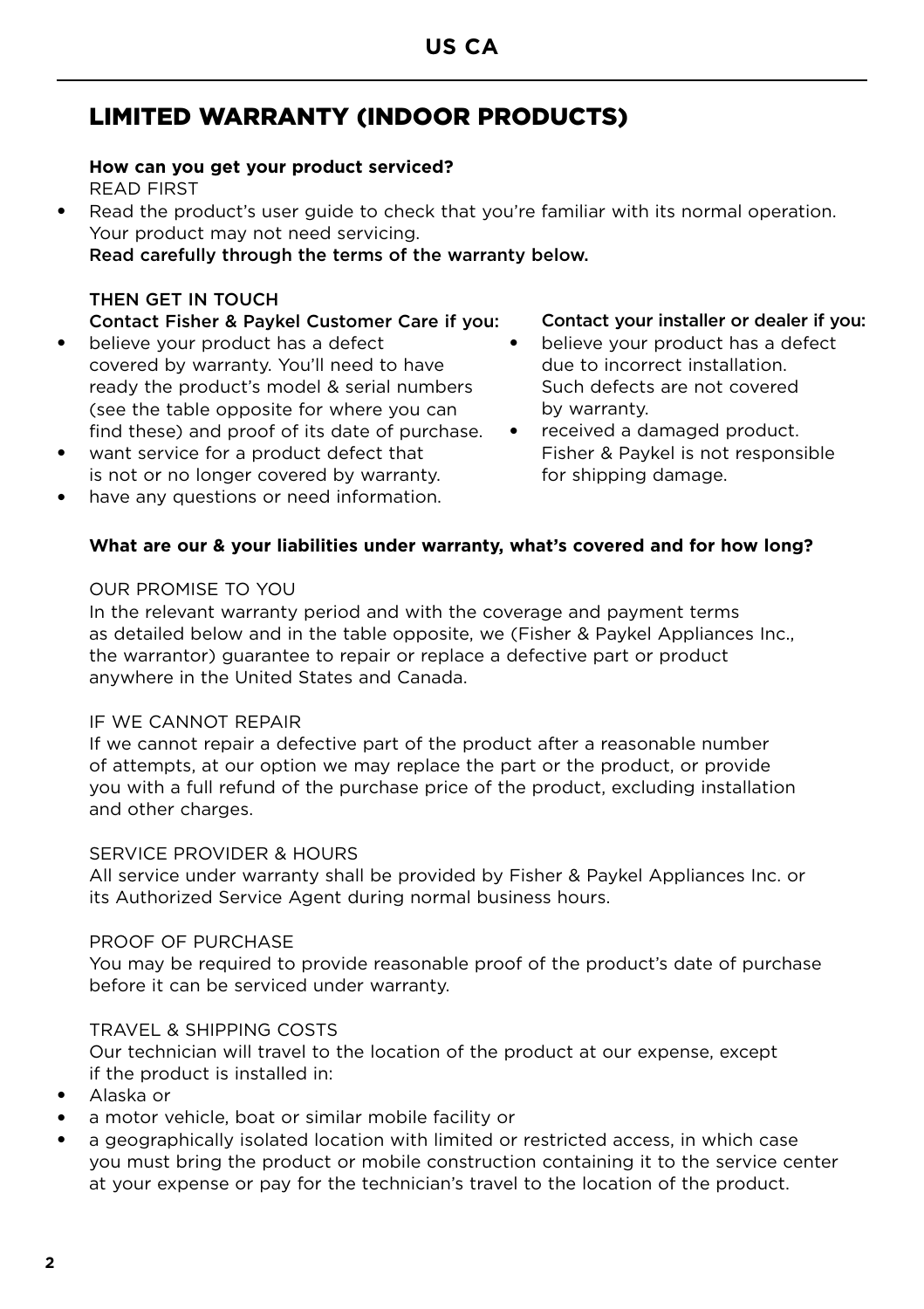| <b>TYPE OF PRODUCT</b><br>#location of serial<br>number label                                                   | <b>HOW LONG</b><br><b>AFTER</b><br><b>PURCHASE</b><br><b>BY FIRST</b><br><b>OWNER?</b> | <b>WHAT'S</b><br><b>COVERED?</b>                                             | <b>WE PAY FOR</b> | <b>COST TO YOU</b> |
|-----------------------------------------------------------------------------------------------------------------|----------------------------------------------------------------------------------------|------------------------------------------------------------------------------|-------------------|--------------------|
| <b>RANGE</b>                                                                                                    | 2 years                                                                                | $\bullet$<br>Entire product                                                  | Material & labor  | Free of charge*    |
| #bottom right corner<br>of (main) oven frame                                                                    | 5 years                                                                                | Surface burners<br>٠<br>Griddle burners<br>Grill burners<br>Gas oven burners | Material          | Labor              |
| <b>PRO COOKTOP</b>                                                                                              | 2 years                                                                                | Entire product<br>٠                                                          | Material & labor  | Free of charge*    |
| #underside of front trim,<br>right end                                                                          | 5 years                                                                                | Surface burners<br>٠<br>Griddle burners<br>Grill burner                      | Material          | Labor              |
| <b>DROP-IN COOKTOP</b>                                                                                          | 2 years                                                                                | Entire product<br>٠                                                          | Material & labor  | Free of charge*    |
| #bottom of chassis.<br>right front corner                                                                       | 5 years                                                                                | Structural integrity<br>of the exterior and<br>interior body parts           | Material          | Labor              |
| <b>WALL OVEN</b>                                                                                                | 2 years                                                                                | $\bullet$<br>Entire product                                                  | Material & labor  | Free of charge*    |
| #top left corner of<br>(upper oven frame,<br>behind vent holes                                                  | 10 years                                                                               | Porcelain oven<br>٠<br>cavity<br>Porcelain inner<br>door panel               | Material          | Labor              |
| <b>MICROWAVE OVEN</b>                                                                                           | 1 year                                                                                 | $\bullet$<br>Entire product                                                  | Material & labor  | Free of charge*    |
| # Convection:<br>bottom left corner<br>of oven frame<br># Traditional:<br>inside oven, on<br>left wall near top | 5 years                                                                                | Magnetron tube                                                               | Material          | Labor              |
| <b>DISHDRAWER</b><br>#bottom left corner of<br>chassis, behind<br>(upper drawer front                           | 2 years                                                                                | Entire product                                                               | Material & labor  | Free of charge*    |
| <b>WARMING DRAWER</b><br>#inside of drawer chassis.<br>front right                                              | 2 years                                                                                | Entire product                                                               | Material & labor  | Free of charge*    |

\*except travel and shipping costs in some cases. See details under TRAVEL & SHIPPING COSTS.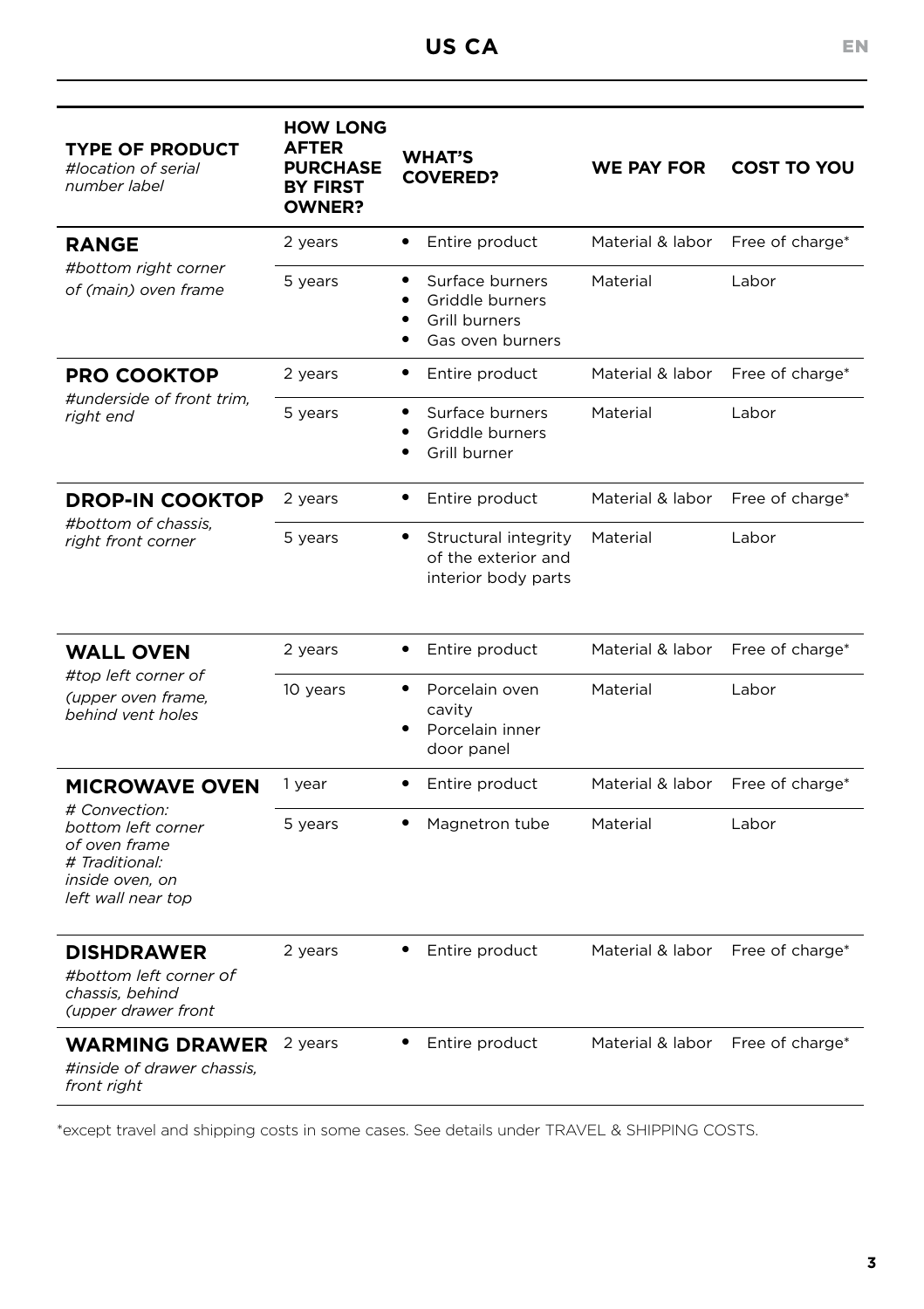| <b>TYPE OF PRODUCT</b><br>#location of serial<br>number label                             | <b>HOW LONG</b><br><b>AFTER</b><br><b>PURCHASE</b><br><b>BY FIRST</b><br><b>OWNER?</b> | <b>WHAT'S COVERED?</b>                                                                                              |                     | WE PAY FOR COST TO YOU |
|-------------------------------------------------------------------------------------------|----------------------------------------------------------------------------------------|---------------------------------------------------------------------------------------------------------------------|---------------------|------------------------|
| <b>REFRIGERATOR</b><br>#on bottom right hand<br>corner of freezer.<br>behind freezer door | 2 years                                                                                | Entire product                                                                                                      | Material<br>& labor | Free of charge*        |
|                                                                                           | 5 years                                                                                | Sealed refrigeration<br>system (compressor,<br>evaporator,<br>condenser.<br>filter dryer, and<br>connecting tubing) | Material            | Labor                  |
| <b>COOLDRAWER</b><br>#inside of drawer<br>chassis, upper front right                      | 1 year                                                                                 | Entire product                                                                                                      | Material &<br>labor | Free of charge*        |
| <b>BACKGUARD</b><br>#model/serial not<br>required                                         | 2 years                                                                                | Entire product                                                                                                      | Material &<br>labor | Free of charge*        |
| <b>ACCESSORIES</b><br>(Model & serial numbers<br>not required.)                           | 1 year                                                                                 | Entire product                                                                                                      | Material &<br>labor | Free of charge*        |

\*except travel and shipping costs in some cases. See details under TRAVEL & SHIPPING COSTS.

## **What are the conditions of the warranty coverage detailed above?**

- This warranty extends to the original and any succeeding owner of a Fisher & Paykel indoor product purchased for ordinary single-family home use.
- Your product must have a defect that occurred in normal domestic use. Commercial use is not covered. See further below for examples of what else is NOT covered by the warranty.
- You must have reasonable proof of the date of purchase.
- The product must be in the country where it was purchased. In Canada, the product needs to have been purchased through the Canadian distribution channel to ensure regulatory compliance.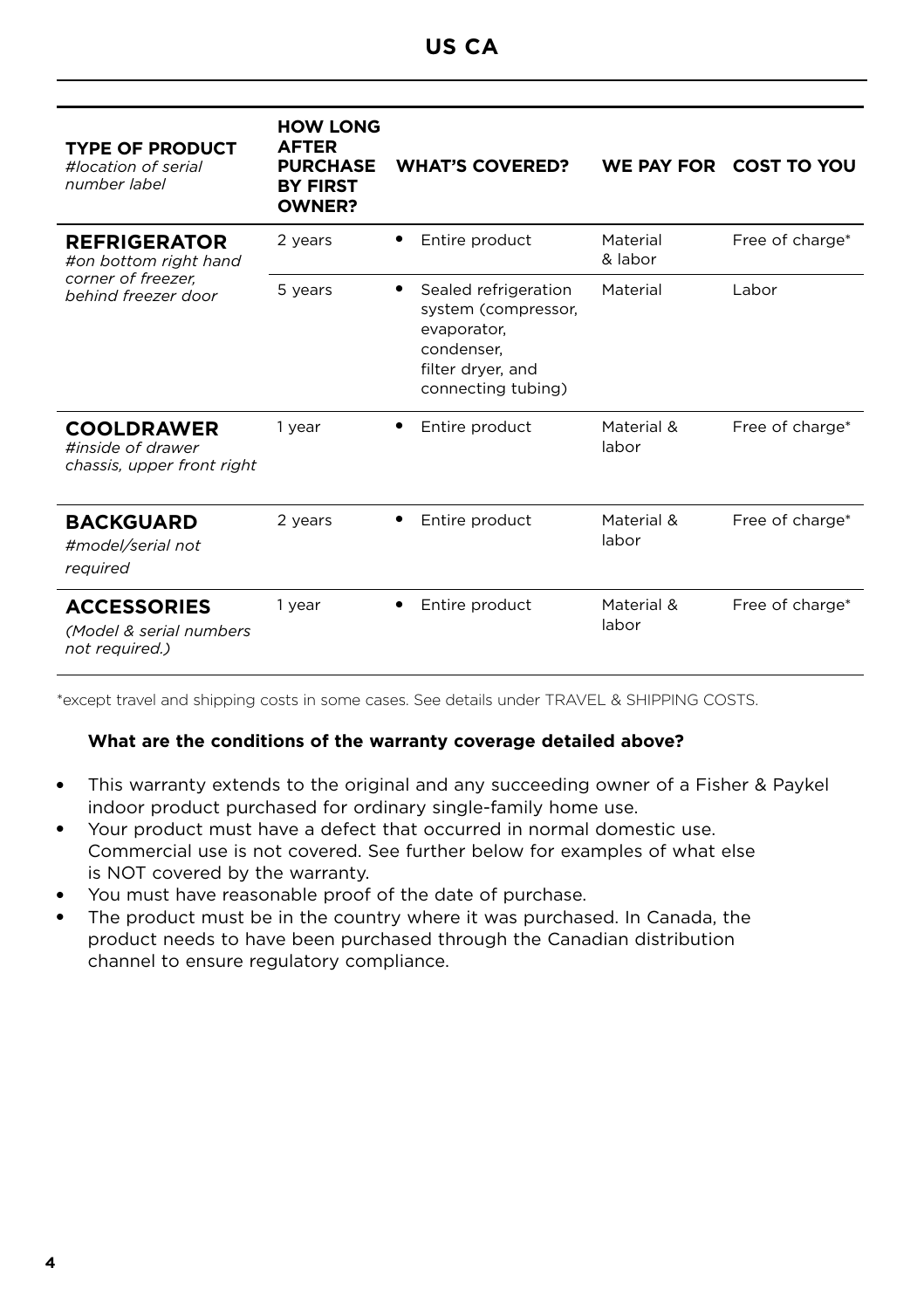## **Examples of what is NOT covered by warranty**

- A. Service calls that are not related to any defect in the product. You will be charged for the cost of the service call if the problem is not found to be a product defect. For example:
	- a. Correcting faulty installation of the product
	- b. Providing adequate electrical, exhausting, and other connection facilities for correct installation
	- c. Instructing you how to use the product
	- d. Replacing house fuses, resetting circuit breakers, correcting house wiring or plumbing, or replacing light bulbs
	- e. Correcting faults caused by the user
	- f. Changing the setup of the product
	- g. Correcting earlier unauthorized modifications of the product
	- h. Correcting damage caused by pests like rats, cockroaches etc.
- B. Product defects caused by factors other than:
	- a. Normal domestic use
	- b. Use in accordance with the product's user guide.
- C. Product defects caused by incorrect installation, accident, neglect, misuse, fire, flood or Act of God.
- D. Normal wear and tear, including surface corrosion and discoloration of parts.
- E. The cost of repairs carried out by non-authorized repairers or the cost of correcting such unauthorized repairs.
- F. The cost of repairing or replacing other property damaged by a defective product or any other expenses caused by a defective product<sup>\*\*</sup>.
- G. Travel fees and associated charges incurred when the product is installed in Alaska, in a motor vehicle, boat or other mobile facility, or in an isolated geographical location with limited or restricted access (for example airplane flights, ferry charges).
- H. Normal recommended maintenance as set forth in the product's user guide.

\*\*These are called 'consequential or incidental' damages. Some states do not allow the exclusion of consequential or incidental damages, so the exclusion in F. may not apply to you.

#### **What about any implied warranties?**

Our liability under any implied warranties, including the implied warranty of merchantability (an unwritten warranty that the product is fit for ordinary use) expires 2 years (or such longer period as required by applicable law) from the date of purchase of the product by the first owner. Some states do not allow limitations on how long an implied warranty lasts, so this limit may not apply to you.

#### **Can the warranty be extended or modified?**

This warranty is the complete and exclusive agreement between you and us regarding any defect in the product. None of our employees or Authorized Service Agents are authorized to add to or modify its terms.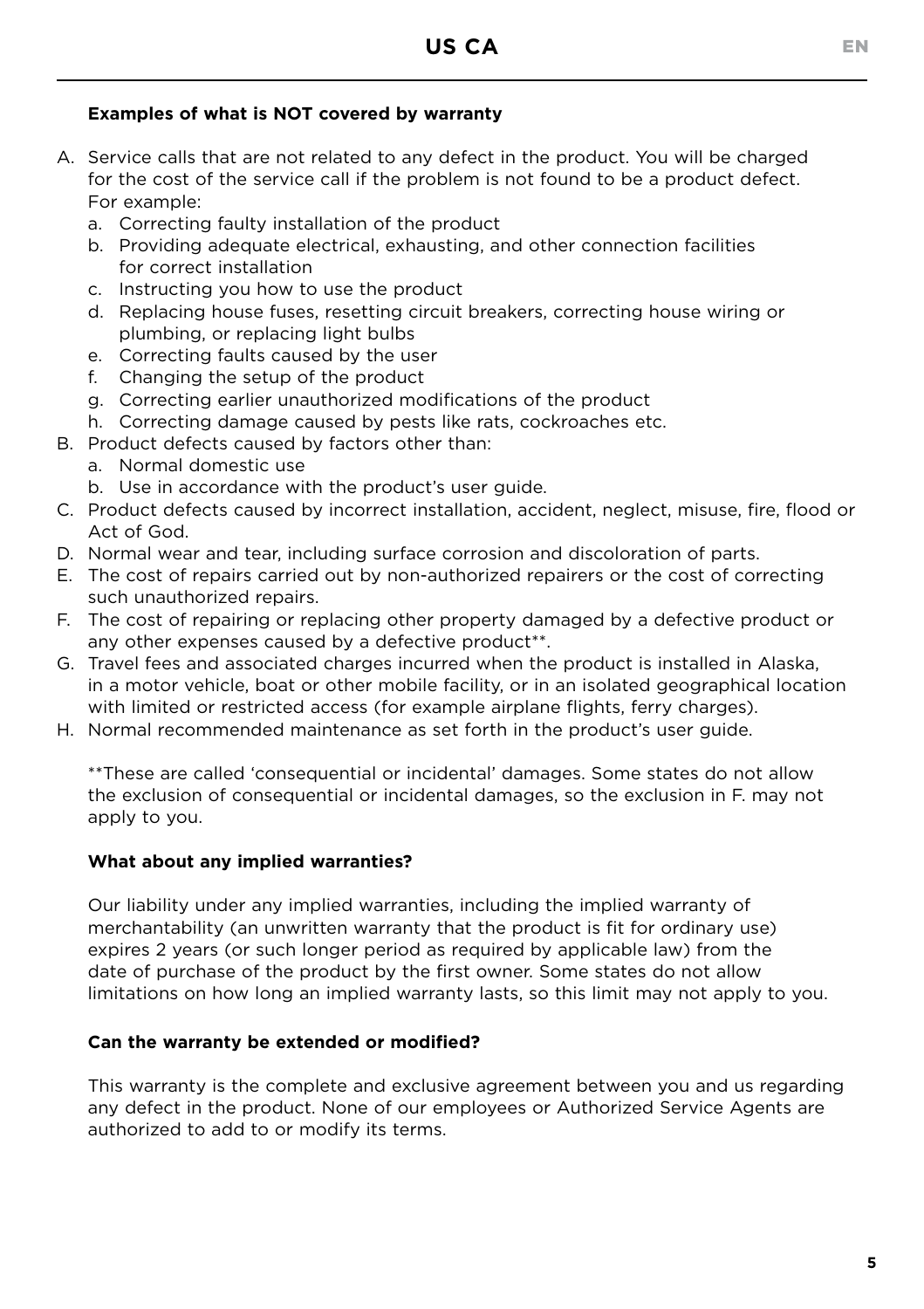## **CA**

## GARANTIE LIMITÉE (PRODUITS D'INTÉRIEUR)

#### **Comment pouvez-vous obtenir une réparation pour votre produit?**

COMMENCEZ PAR LIRE

Lisez le guide de l'utilisateur du produit pour vous assurer d'être familier avec son fonctionnement normal. Il est possible que votre produit ne nécessite pas de réparation. Lisez attentivement les modalités de garantie présentées ci-dessous.

## PUIS CONTACTEZ-NOUS

Contactez le service à la clientèle F&P si :

- vous pensez que votre produit présente une défectuosité couverte par la garantie. Assurez-vous d'avoir à portée de la main les numéros de modèle et de série du produit (voir le tableau à la page suivante pour savoir où les trouver) et une preuve de la date d'achat.
- vous souhaitez faire réparer une défectuosité duproduit qui n'est pas couverte par la garantie ou qui ne l'est plus
- vous avez des questions ou commentaires.

#### Contactez votre installateur ou détaillant si :

- vous pensez que votre produit présente une défectuosité causée par une installation incorrecte. De telles défectuosités ne sont pas couvertes par la garantie.
- vous avez reçu un produit endommagé. Fisher & Paykel n'est pas responsable des dommages causés lors de l'expédition.

## **Quelles sont les obligations du fabricant et de l'utilisateur en lien avec la garantie, quelles sont les défectuosités couvertes et quelle est la durée de la garantie?**

#### NOTRE ENGAGEMENT

Pendant la période de garantie applicable et conformément aux modalités de couverture et de paiement présentées ci-dessous et dans le tableau à la page suivante, nous (Fisher & Paykel Appliances Inc., le garant) nous engageons à réparer les pièces ou produits défectueux partout aux États-Unis et au Canada.

## SI NOUS NE POUVONS PAS EFFECTUER LA RÉPARATION

Si nous ne parvenons pas à réparer une pièce défectueuse du produit après un nombre de tentatives raisonnable, nous pourrons à notre discrétion remplacer la pièce ou le produit, ou vous offrir un remboursement complet du prix d'achat du produit, excluant les frais d'installation et autres coûts.

## CENTRES DE SERVICE ET HEURES D'OUVERTURE

Toutes les réparations couvertes par la garantie doivent être effectuées par Fisher & Paykel Appliances Inc. ou un agent de service agréé pendant les heures d'ouverture normales.

#### PREUVE D'ACHAT

Il est possible qu'il vous soit demandé de fournir une preuve valable de la date d'achat du produit avant que la réparation sous garantie soit effectuée.

## FRAIS D'EXPÉDITION ET DE DÉPLACEMENT

Notre technicien se déplacera à nos frais jusqu'à l'endroit où se trouve le produit, sauf si ce dernier est installé :

- en Alaska ou
- dans un véhicule motorisé, sur un bateau ou dans une installation mobile similaire ou
- dans un endroit géographiquement isolé où l'accès est limité ou restreint, auquel cas vous devrez apporter à vos frais le produit ou le véhicule mobile dans lequel il est installé au centre de réparation, ou prendre en charge les frais de déplacement du technicien jusqu'à l'endroit où se trouve le produit.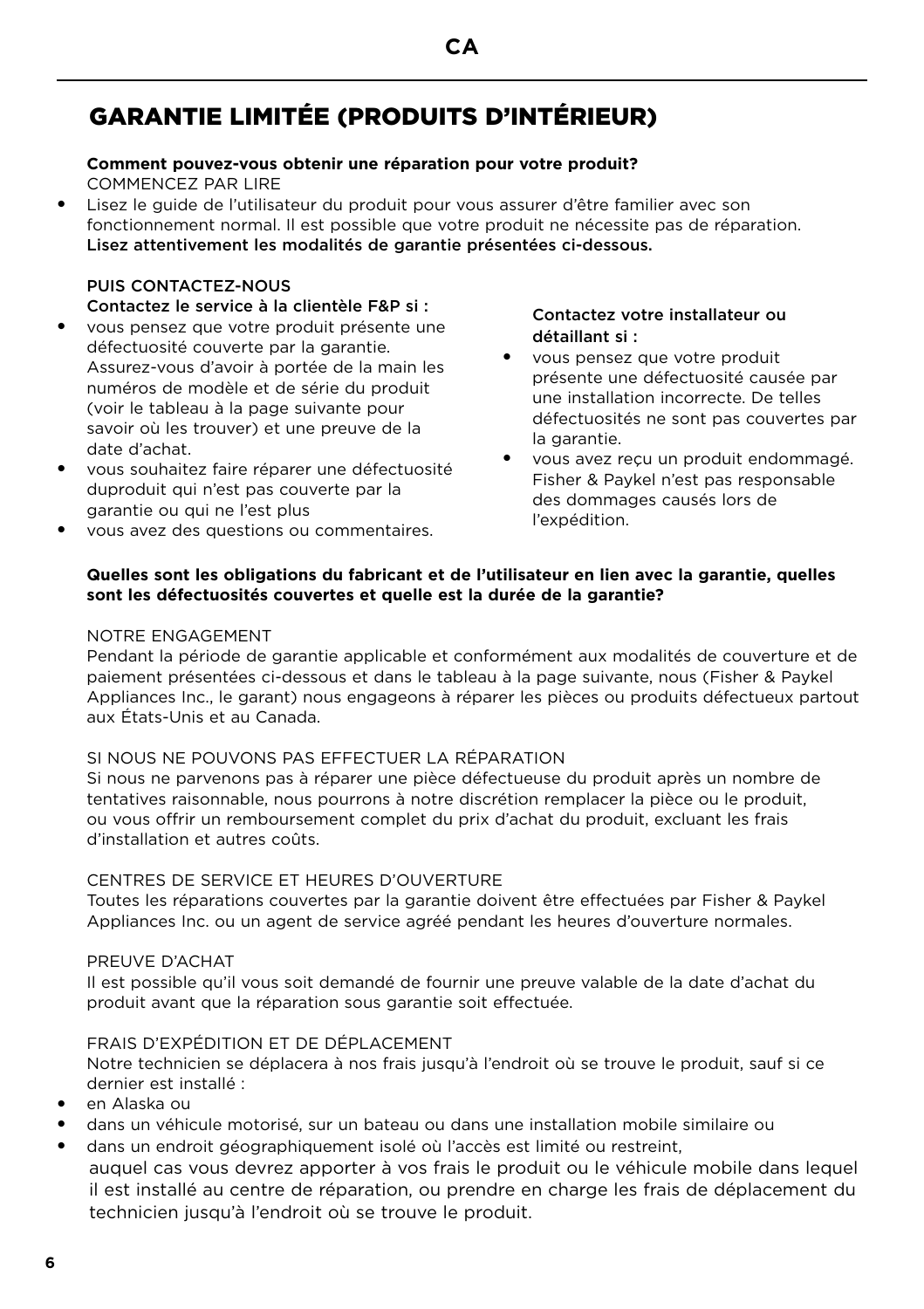| <b>TYPE DE PRODUIT</b><br># emplacement de l'étiquette<br>du numéro de série                                                                                                 | <b>COMBIEN DE</b><br><b>TEMPS APRÈS</b><br><b>L'ACHAT PAR</b><br>LE PREMIER<br><b>PROPRIÉTAIRE?</b> | <b>CE QUI EST</b><br><b>COUVERT</b>                                                                                       | <b>NOUS</b><br><b>PAYONS</b> | <b>VOUS</b><br><b>PAYEZ</b> |
|------------------------------------------------------------------------------------------------------------------------------------------------------------------------------|-----------------------------------------------------------------------------------------------------|---------------------------------------------------------------------------------------------------------------------------|------------------------------|-----------------------------|
| <b>CUISINIÈRE</b><br># coin inférieur droit du<br>cadre de four (principal)                                                                                                  | 2 ans                                                                                               | $\bullet$<br>Totalité du produit                                                                                          | Pièces et<br>main-d'œuvre    | Gratuit*                    |
|                                                                                                                                                                              | 5 ans                                                                                               | ٠<br>Brûleurs de surface<br>Brûleurs de plaque<br>de cuisson<br>Brûleurs de gril de<br>cuisson<br>Brûleurs de four au gaz | Pièces                       | Main-d'œuvre                |
| <b>TABLE DE CUISSON</b><br><b>PROFESSIONNELLE</b><br># sous la garniture avant,                                                                                              | 2 ans                                                                                               | Totalité du produit                                                                                                       | Pièces et<br>main-d'œuvre    | Gratuit*                    |
| du côté droit                                                                                                                                                                | 5 ans                                                                                               | ٠<br>Brûleurs de surface<br>Brûleurs de plaque<br>de cuisson<br>Brûleur de gril de<br>cuisson                             | Pièces                       | Main-d'œuvre                |
| <b>TABLE DE CUISSON</b><br><b>SUSPENDUE</b><br># sous le bâti, dans le coin<br>avant droit                                                                                   | 2 ans                                                                                               | Totalité du produit<br>٠                                                                                                  | Pièces et<br>main-d'œuvre    | Gratuit*                    |
|                                                                                                                                                                              | 5 ans                                                                                               | $\bullet$<br>Intégrité structurale<br>des pièces extérieures<br>et intérieures                                            | Pièces                       | Main-d'œuvre                |
| <b>FOUR MURAL</b><br># coin supérieur gauche<br>du cadre de four (supérieur),                                                                                                | 2 ans                                                                                               | ٠<br>Totalité du produit                                                                                                  | Pièces et<br>main-d'œuvre    | Gratuit*                    |
| derrière les ouvertures<br>de ventilation                                                                                                                                    | 10 ans                                                                                              | ٠<br>Cavité de four en<br>porcelaine<br>Panneau de porte<br>intérieur en porcelaine                                       | Pièces                       | Main-d'œuvre                |
| <b>FOUR A MICRO-ONDES</b><br># Convection :<br># coin inférieur gauche<br>du cadre de four<br># Conventionnel :<br>à l'intérieur du four, dans<br>le haut de la paroi gauche | 1an                                                                                                 | ٠<br>Totalité du produit                                                                                                  | Pièces et<br>main-d'œuvre    | Gratuit*                    |
|                                                                                                                                                                              | 5 ans                                                                                               | Tube magnétron                                                                                                            | Pièces                       | Main-d'œuvre                |
| <b>LAVE-VAISSELLE TIROIR</b><br># coin inférieur gauche<br>du bâti, derrière la façade<br>de tiroir (supérieur)                                                              | 2 ans                                                                                               | ٠<br>Totalité du produit                                                                                                  | Pièces et<br>main-d'œuvre    | Gratuit*                    |

\*sauf les frais d'expédition et de déplacement dans certains cas. Voir les détails sous FRAIS D'EXPÉDITION ET DE DÉPLACEMENT.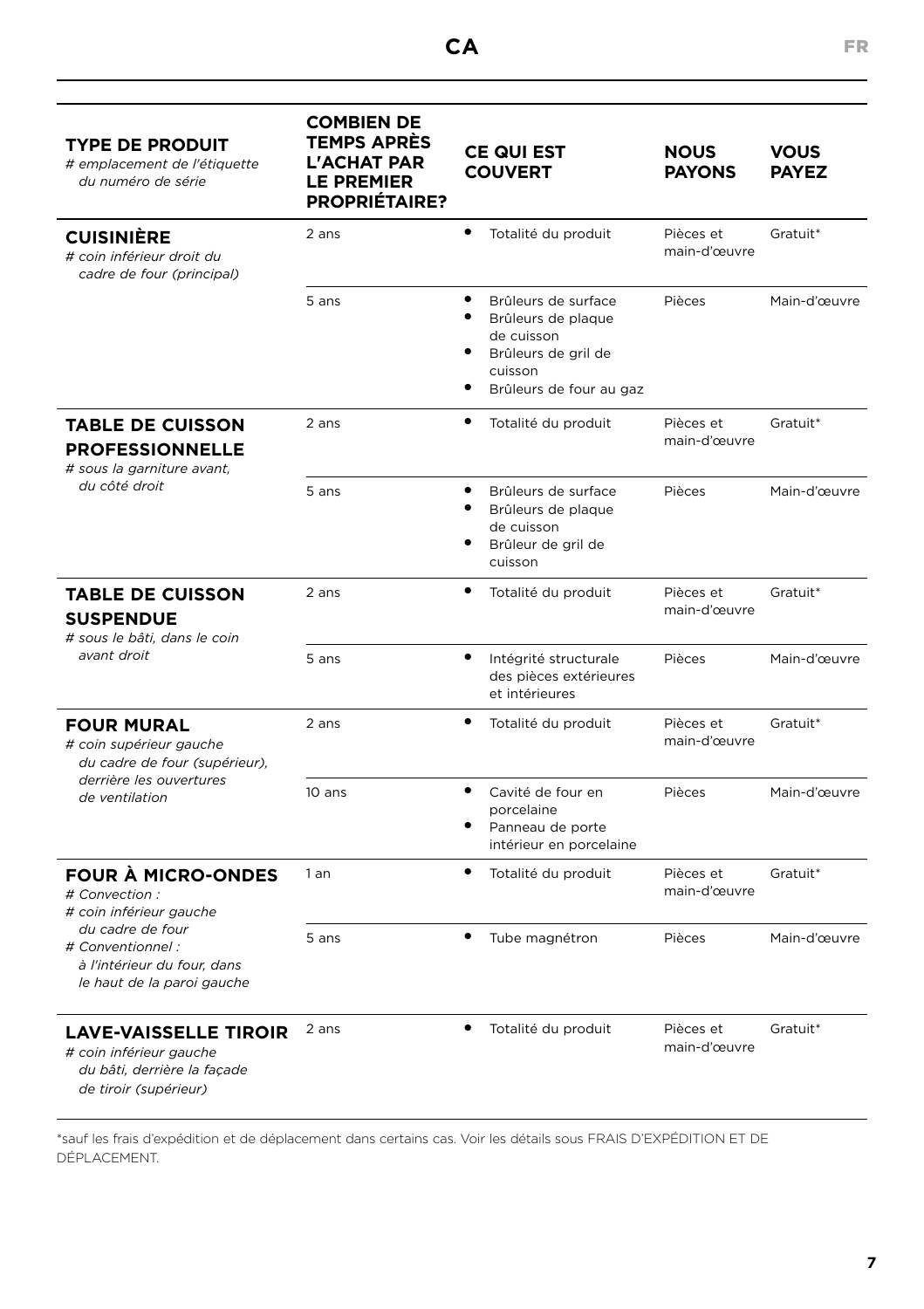| <b>TYPE DE PRODUIT</b><br>#emplacement de l'étiquette<br>du numéro de série     | <b>COMBIEN DE</b><br><b>TEMPS APRÈS</b><br><b>L'ACHAT PAR</b><br><b>LE PREMIER</b><br><b>PROPRIÉTAIRE?</b> |   | <b>CE QUI EST</b><br><b>COUVERT</b>                                                                                         | <b>NOUS</b><br><b>PAYONS</b> | <b>VOUS</b><br><b>PAYEZ</b> |
|---------------------------------------------------------------------------------|------------------------------------------------------------------------------------------------------------|---|-----------------------------------------------------------------------------------------------------------------------------|------------------------------|-----------------------------|
| <b>TIROIR-RÉCHAUD</b><br># à l'intérieur du bâti de tiroir.<br>côté avant droit | 2 ans                                                                                                      | ٠ | Totalité du produit                                                                                                         | Pièces et<br>main-d'œuvre    | Gratuit*                    |
| <b>RÉFRIGÉRATEUR</b><br># dans le coin inférieur<br>droit du congélateur,       | 2 ans                                                                                                      | ٠ | Totalité du produit                                                                                                         | Pièces et<br>main-d'œuvre    | Gratuit*                    |
| derrière la porte<br>du congélateur                                             | 5 ans                                                                                                      | ٠ | Système de réfrigération<br>scellé (compresseur,<br>évaporateur, condenseur,<br>sèche-fi ltre et tuyaux<br>de raccordement) | Pièces et<br>main-d'œuvre    | Gratuit*                    |
| <b>COOLDRAWER</b><br># à l'intérieur du bâti<br>de tiroir, côté avant droit.    | 1an                                                                                                        | ٠ | Totalité du produit                                                                                                         | Pièces et<br>main-d'œuvre    | Gratuit*                    |
| <b>DOSSERET</b><br>(Numéros de modèle<br>et de série non requis.)               | 2 ans                                                                                                      | ٠ | - Totalité du produit                                                                                                       | Pièces et<br>main-d'œuvre    | Gratuit*                    |
| <b>ACCESSOIRES</b><br>(Numéros de modèle<br>et de série non requis.)            | 1an                                                                                                        |   | - Totalité du produit                                                                                                       | Pièces et<br>main-d'œuvre    | Gratuit*                    |

\*sauf les frais d'expédition et de déplacement dans certains cas. Voir les détails sous FRAIS D'EXPÉDITION ET DE DÉPLACEMENT.

## **Quelles sont les conditions applicables à la couverture de garantie présentée ci-dessus?**

- Cette garantie est valable pour le propriétaire initial et tout propriétaire subséquent d'un produit d'intérieur Fisher & Paykel acheté pour une utilisation normale dans un domicile familial simple.
- Votre produit doit présenter une défectuosité survenue lors d'une utilisation domestique normale. L'utilisation commerciale n'est pas couverte. Consultez la section suivante pour obtenir des exemples de problèmes qui ne sont PAS couverts par la garantie.
- Vous devez posséder une preuve valable de la date d'achat.
- Le produit doit se trouver dans le pays où il a été acheté. Au Canada, le produit doit être acheté auprès du réseau de distribution canadien pour assurer la conformité aux réglementations.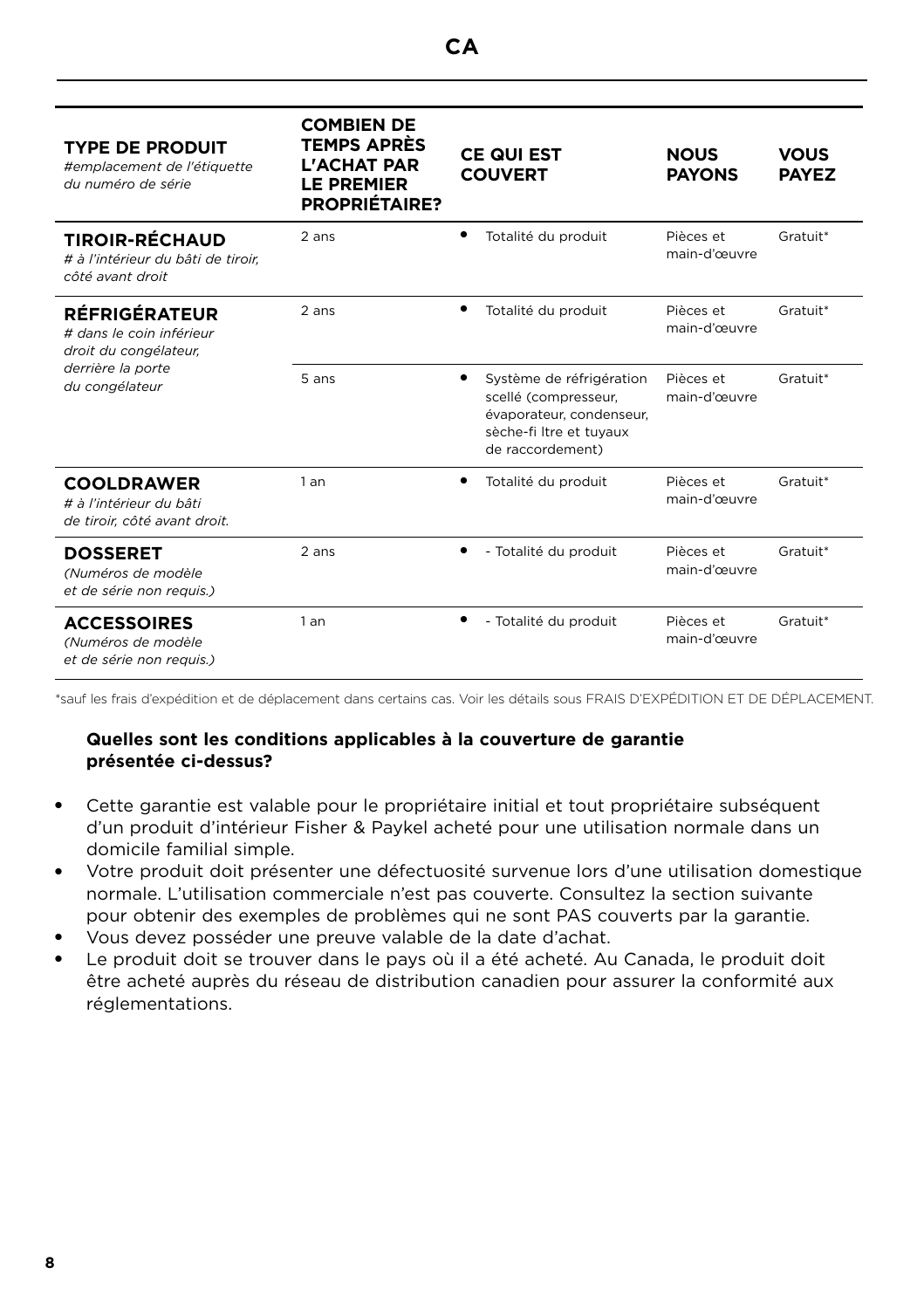## **CA** FR

## **Exemples de problèmes qui ne sont PAS couverts par la garantie**

- A. Les demandes de réparation pour tout problème non lié à une défectuosité du produit. Des frais vous seront facturés pour la demande de réparation si le problème n'est pas causé par une défectuosité du produit. Par exemple :
	- a. Correction d'une installation inappropriée du produit.
	- b. Raccordement des câbles électriques, conduits d'évacuation et autres éléments requis pour installer le produit correctement.
	- c. Explication du fonctionnement du produit.
	- d. Remplacement des fusibles de la maison, réenclenchement des disjoncteurs, modification du câblage ou de la plomberie de la maison ou remplacement des ampoules.
	- e. Réparation des défectuosités causées par l'utilisateur.
	- f. Modification de la configuration du produit.
	- g. Correction des modifications non autorisées apportées au produit.
	- h. Réparation des dommages causés par des animaux nuisibles tels que les rats, les cafards, etc.
- B. Défectuosités du produit causées par des facteurs autres que :
	- a. L'utilisation domestique normale.
	- b. L'utilisation en conformité avec le guide de l'utilisateur du produit.
- C. Les défectuosités du produit causées par une installation incorrecte, un accident, la négligence, une utilisation inappropriée, un incendie, une inondation ou une catastrophe naturelle.
- D. L'usure normale, incluant la corrosion de surface et la décoloration des pièces.
- E. Les frais des réparations effectuées par des réparateurs non autorisés ou les frais associés à la correction de telles réparations non autorisées.
- F. Les frais de réparation ou de remplacement associés aux dommages matériels causés par un produit défectueux, ou toute autre dépense reliée à un produit défectueux\*\*.
- G. Les frais de déplacement et frais associés encourus lorsque le produit est installé en Alaska, dans un véhicule motorisé, un bateau ou toute autre installation mobile, ou dans un endroit géographique isolé où l'accès est limité ou restreint (par exemple : frais d'avion et de traversier).
- H. L'entretien normal recommandé dans le guide de l'utilisateur du produit.

\*\* Nommés 'dommages consécutifs ou indirects'. Certains États ne permettent pas l'exclusion des dommages consécutifs ou indirects. Par conséquent, l'exclusion du paragraphe F. peut ne pas s'appliquer à vous.

## **Qu'en est-il des garanties implicites?**

Notre obligation en vertu de toute garantie implicite, incluant la garantie implicite de qualité marchande (la garantie non écrite que le produit est adéquat pour une utilisation normale) est limitée à 2 ans (ou une période plus longue, si cela est exigé par la loi en vigueur) à partir de la date d'achat du produit par le premier propriétaire. Certains États ne permettent pas les limitations de durée de la garantie implicite. Par conséquent, cette limitation peut ne pas s'appliquer à vous.

## **La garantie peut-elle être prolongée ou modifiée?**

Cette garantie constitue la totalité de l'accord exclusif existant entre l'acheteur et le fabricant relativement à toute défectuosité de ce produit. Aucun de nos employés ou agents de service agréés n'est autorisé à ajouter ou modifier des modalités.